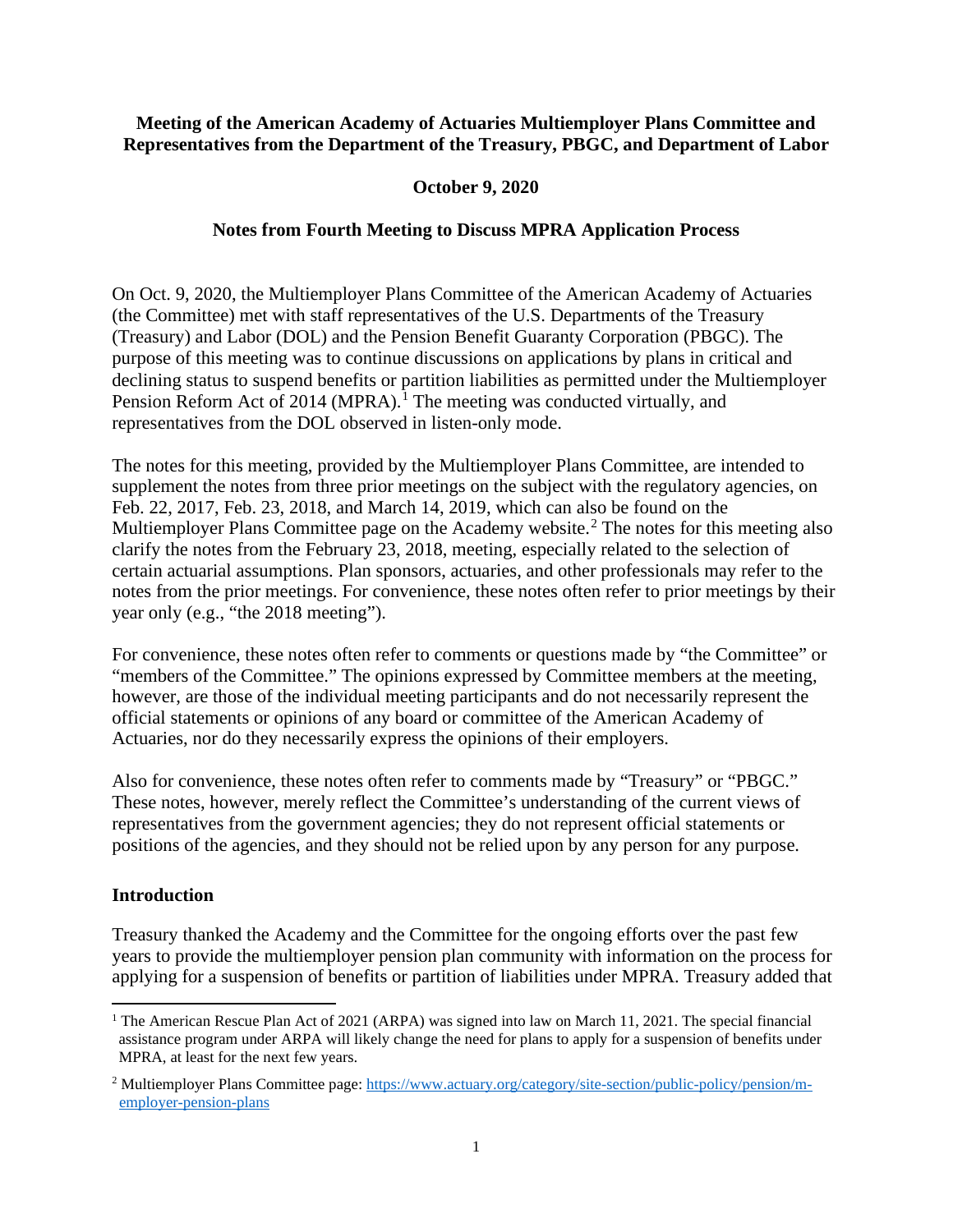it performs a thorough review of each application it receives to determine that it meets the applicable statutory and regulatory requirements, and it performs its reviews in regular consultation with PBGC. Treasury stated the resources expended by a plan in preparing an application can be substantial.

Treasury provided an update on MPRA application activity since the last meeting between the parties. Since March of 2019, there have been four (4) new applications and five (5) resubmissions. Eight (8) suspension applications have been approved, including one (1) involving a partition. Two (2) applications have been withdrawn, and two (2) applications have been denied. There is one (1) application currently under review.

Treasury reported that it has had a number of pre-application conferences, including with plan sponsors pursuing a resubmission. Interested plan sponsors should request a pre-application conference by emailing [MPRAinfo@treasury.gov.](mailto:MPRAinfo@treasury.gov) In this email, the plan sponsor should provide the list of attendees who will be representing the plan and the issues to discuss. Treasury also asks plan sponsors to provide a list of topics in advance of a pre-application conference, so the calls can be more productive.<sup>[3](#page-1-0)</sup>

The Committee thanked the regulators for the continued dialogue on MPRA suspension and partition applications. The Committee identified three objectives for the meeting:

- 1. To clarify notes from the Feb. 23, 2018, meeting related to actuarial assumptions on investment returns, mortality, and new entrants. Treasury recently denied two applications to suspend benefits, citing certain actuarial assumptions as unreasonable.<sup>[4](#page-1-1)</sup> The Committee is concerned that these denials indicate the 2018 meeting notes are incomplete or misleading.
- 2. To seek input from the regulators on how to reflect the COVID pandemic in the selection of certain actuarial assumptions for purposes of an application to suspend benefits or partition liabilities.
- 3. To discuss Treasury's views on the Actuarial Standards of Practice (ASOPs) in developing actuarial assumptions for an application to suspend benefits or partition liabilities. The Committee is concerned with the language in Treasury's denial letters that references the ASOPs when it has concluded that the assumptions selected by the actuary for the applying plan to be unreasonable for the purpose of the suspension application.

Following discussions on these topics raised by the Committee, PBGC provided additional commentary on designing a partition proposal.

<span id="page-1-0"></span><sup>3</sup> Please refer to the 2018 and 2019 meeting notes for more information on pre-application conferences.

<span id="page-1-1"></span><sup>4</sup> On August 11, 2020, Treasury denied the applications to suspend benefits by the American Federation of Musicians and Employers Pension Fund and the Local 807 Labor Management Pension Fund. The applications and denial letters can be viewed at: [https://home.treasury.gov/services/the-multiemployer-pension-reform-act-of-2014.](https://home.treasury.gov/services/the-multiemployer-pension-reform-act-of-2014)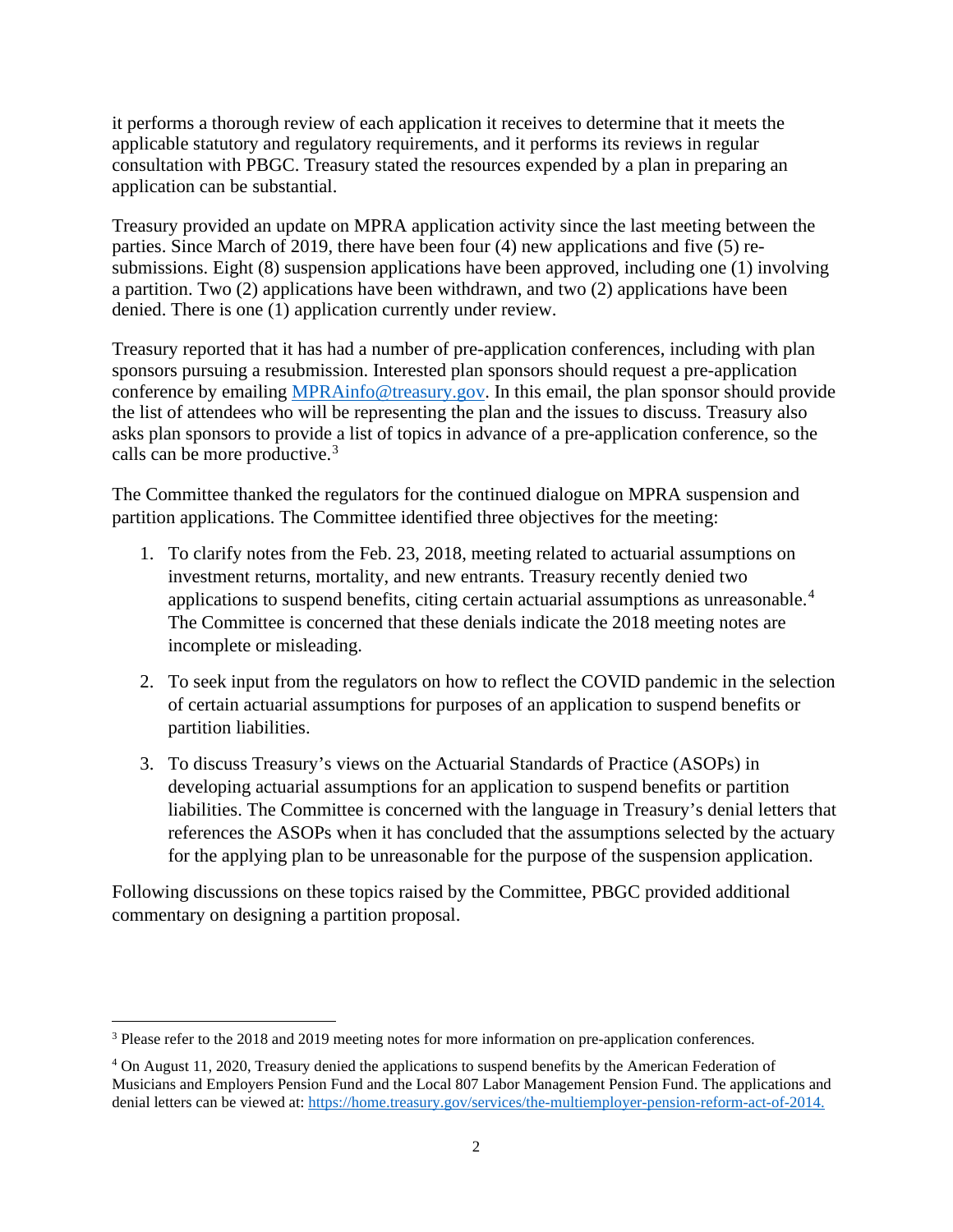# **Investment Return Assumptions**

The Committee and Treasury engaged in a dialogue about the methodology Treasury uses to evaluate the reasonableness of investment return assumptions, as originally described in the 2018 meeting notes. The methodology relies upon the latest Survey of Capital Market Assumptions published by Horizon Actuarial Services, LLC (the "Survey"), including the distribution of expected returns by Survey respondent.<sup>[5](#page-2-0)</sup>

Specifically, as described in the 2018 meeting notes:

- Treasury considers six (6) benchmark expected returns based on the plan's asset allocation. The first three benchmark returns construct a range of shorter-term investment returns, over a period of up to 10 years. The second three benchmark returns construct a range of longer-term investment returns, for a horizon of more than 10 years.
- The lower end of each range is based on the  $25<sup>th</sup>$ -percentile expected returns by Survey respondent for each asset class in the Survey, and the upper end of each range is based on the 75<sup>th</sup>-percentile expected returns by Survey respondent. The midpoint of each range is based on the average assumptions from the Survey for each asset class. All expected returns are geometric. Previous notes state that the  $25<sup>th</sup>$ - or  $75<sup>th</sup>$ -percentile returns for each asset class are not necessarily attributable to the same investment firm, and that this methodology effectively excludes expected returns for half of the Survey respondents.
- Treasury then determines the dollar-weighted average returns based on the plan actuary's selected investment return assumptions and compares them to the ranges constructed from the Survey assumptions for the plan's asset allocation.

It is important to note that the  $25<sup>th</sup>$ - and  $75<sup>th</sup>$ -percentile returns described refer to varying expectations across the different Survey respondents, not the volatility of investment returns.

Following further discussion with the Committee, Treasury reiterated the following points. While some members of the Committee expressed the view that some points could be clarified, Treasury indicated its view that these points had been clearly stated in the notes from the previous meetings.

- Treasury determines plan's investment return assumption on a dollar-weighted basis, i.e., taking into account the timing of plan cash flows. Treasury then applies two tests to the plan's dollar-weighted return assumption, comparing it to the benchmark returns for years 1 through 10 and for years 11 through the end of the projection period.
- Treasury applies the two benchmark return tests separately. In other words, the benchmark test for years 1 through 10 is separate from the test for years 11 through the end of the projection period. For example, an assumption that is at the lower end of the range of the first test will not offset it being at the upper end of the second test.

<span id="page-2-0"></span><sup>5</sup> In the 2020 edition of the Survey, these distributions are Exhibit 18 and Exhibit 19.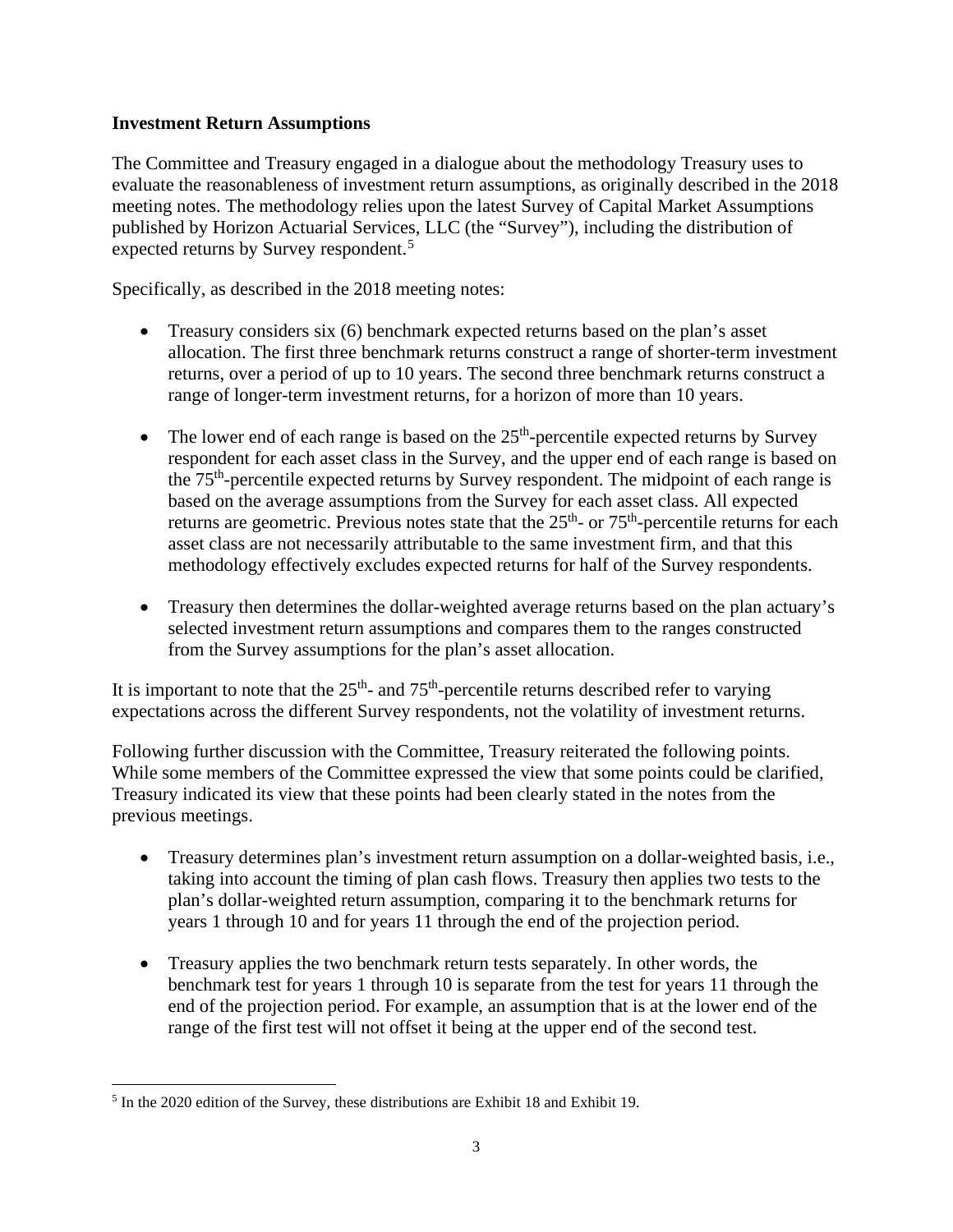- Treasury does not apply a test that evaluates the selected investment return assumption over the entire projection period. In other words, if an assumption is at (or beyond) the upper or lower end of either of the two ranges of benchmark returns, Treasury will consider it to be unreasonable, regardless of how close the assumption is to the average Survey returns over the entire projection period.
- The  $25<sup>th</sup>$  and  $75<sup>th</sup>$ -percentile ranges of benchmark returns are not safe harbors. In fact, Treasury will likely place additional scrutiny on an assumption that is closer to one end of either of these ranges than it is to the Survey average.
- Treasury stated that an investment return assumption that is equal to the average Survey returns could produce flat returns for years 1 through 10, an increase from year 10 to year 11, and flat returns again for year 11 through the end of the projection period.

The following are additional points discussed by the Committee and Treasury related to investment return assumptions:

- As it had in the 2018 meeting, the Committee restated its observation that Treasury's methodology uses expected returns from the Survey that apply to years 1 through 20 in evaluating assumptions for years 11 through the end of the projection period. As was the case in previous meetings, some Committee members added that they believe this application is a misuse of the Survey.
- Some Committee members expressed concern over constructing separate dollar-weighted investment return assumptions for years 1 through 10 and for year 11 through the end of the projection period. Because dollar-weighted returns take into account the timing of plan cash flows, and Treasury has previously emphasized the importance of the first 10 years of the projection period, some Committee members suggested that it seems unreasonable to employ a dollar-weighted test that specifically excludes the first 10 years. The Committee cited a footnote in the Treasury regulations on MPRA applications that references "dollar-weighted returns over the projection period."
- Treasury responded that it has consistently applied this methodology in reviewing the investment return assumptions of the more than 50 suspension applications that it has received to date.
- Treasury stated that the  $25<sup>th</sup>$  and  $75<sup>th</sup>$ -percentile range of benchmark returns is not intended to mimic the "reasonable range" that previously existed under ASOP No. 27. The benchmark range used in Treasury's methodology is used to consider differences in expected returns among various investment advisors, not the variability of expected returns taking into account investment volatility.
- The Committee raised a hypothetical situation in which Treasury found the investment return assumption in an application to suspend benefits to be unreasonable, but based on the average Survey assumptions, the proposed suspension would be able to demonstrate it meets the applicable MPRA solvency requirements. Treasury responded that in such a situation, Treasury would deny the application.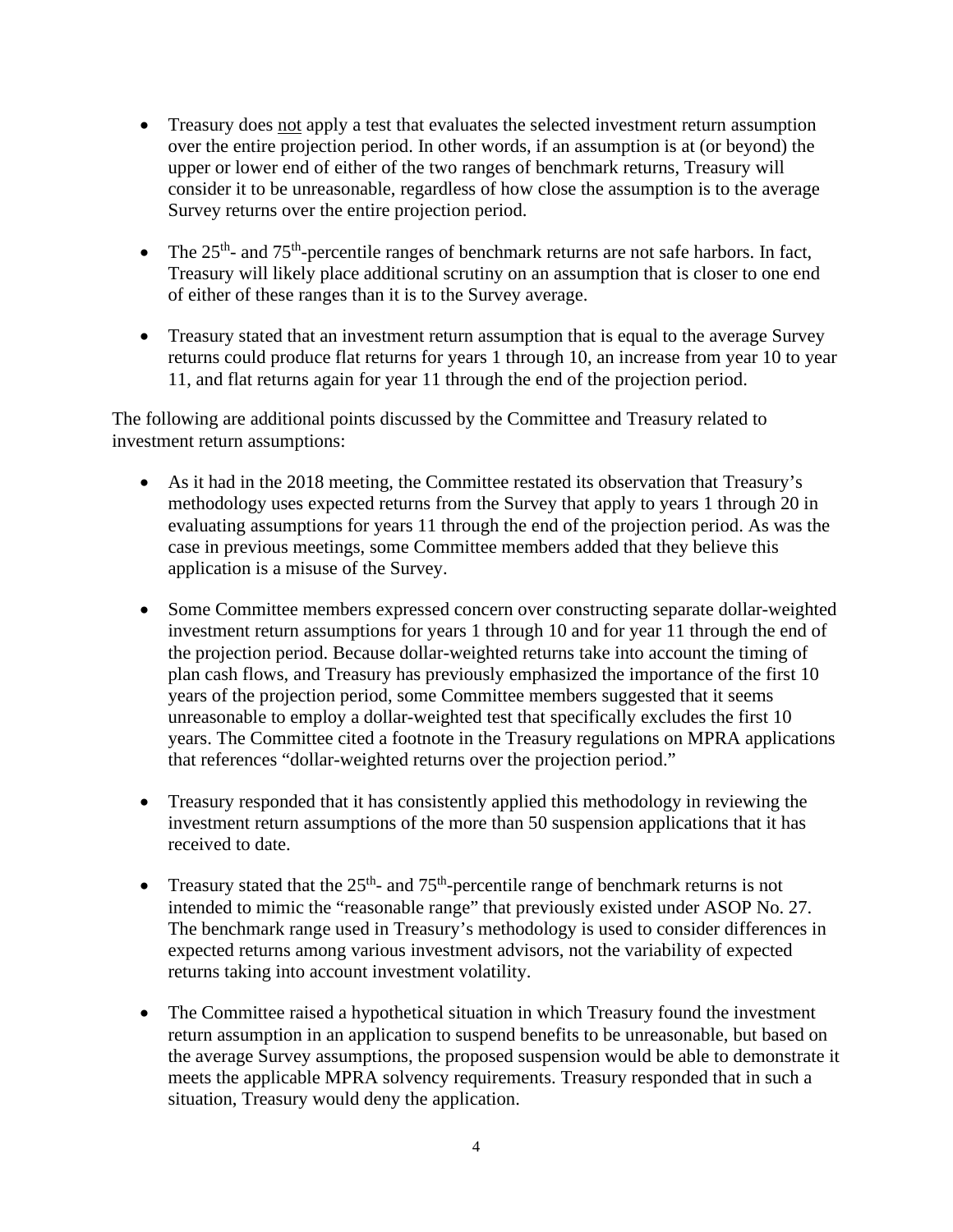• As it emphasized in previous meetings, Treasury restated that the purpose of the measurement (as described in ASOP No. 27) is different for a suspension of benefits than for minimum funding requirements. There is no self-correcting mechanism to adjust a suspension of benefits as experience emerges, while minimum funding requirements are adjusted annually based on the experience of the plan. Treasury added that, if an application is to be approved, MPRA requires that the proposed suspension is likely to succeed in enabling the plan to remain solvent for a minimum of the next 30 years. The Committee responded that there are no guarantees a suspension will succeed, even if it uses Treasury's definition of reasonable actuarial assumptions. Rather, reasonable actuarial assumptions may be viewed in the context of a range around the midpoint  $(50<sup>th</sup>$ percentile) of possible outcomes.

#### **Mortality Assumptions**

The Committee reviewed the discussion in the 2018 meeting notes on non-standard mortality assumptions. Specifically, the notes could be interpreted to say that adjustments to the standard mortality tables based on plan experience are optional, in other words, that using the standard mortality tables is a safe harbor. Specifically:

If a plan actuary wishes to make adjustments to the standard mortality tables based on actual plan experience, that experience must be credible. Treasury encourages plan actuaries to consider the recent guidance provided to single-employer plans on using substitute mortality tables, Rev. Proc 2017-55 and Treasury Regulation 1.430(h)(3)-2, when making adjustments to the published mortality tables.

The Committee expressed concern that the 2018 meeting notes need to be clarified, given that a recent denial of an application by Treasury cited mortality assumptions. Given that the denial involved a relatively large multiemployer plan, the Committee asked Treasury if it applies a threshold for experience credibility and when it expects adjustments to standard mortality tables.

Treasury offered the following points for clarification:

- Using a standard mortality table without adjustment is not a safe harbor. There are many standard mortality tables, and Treasury expects the plan actuary to provide justification for the selection of the mortality assumption, including the selection of a standard mortality table, if applicable. The justification should take into account the plan's demographic characteristics and plan experience, where credible.
- The justification for the mortality assumption should be based on plan experience, except for plans that do not have sufficiently credible experience. Treasury also advises the plan actuary to reflect mortality experience weighted by benefit amounts (i.e., amountsweighted experience) unless use of unweighted experience is documented and justified as reasonable by the plan actuary.
- For example, a plan's mortality experience may have a "barbell" distribution, with participants at the high end of the range of mortality rates having generally low benefit amounts. The plan's amounts-weighted experience would show significantly lower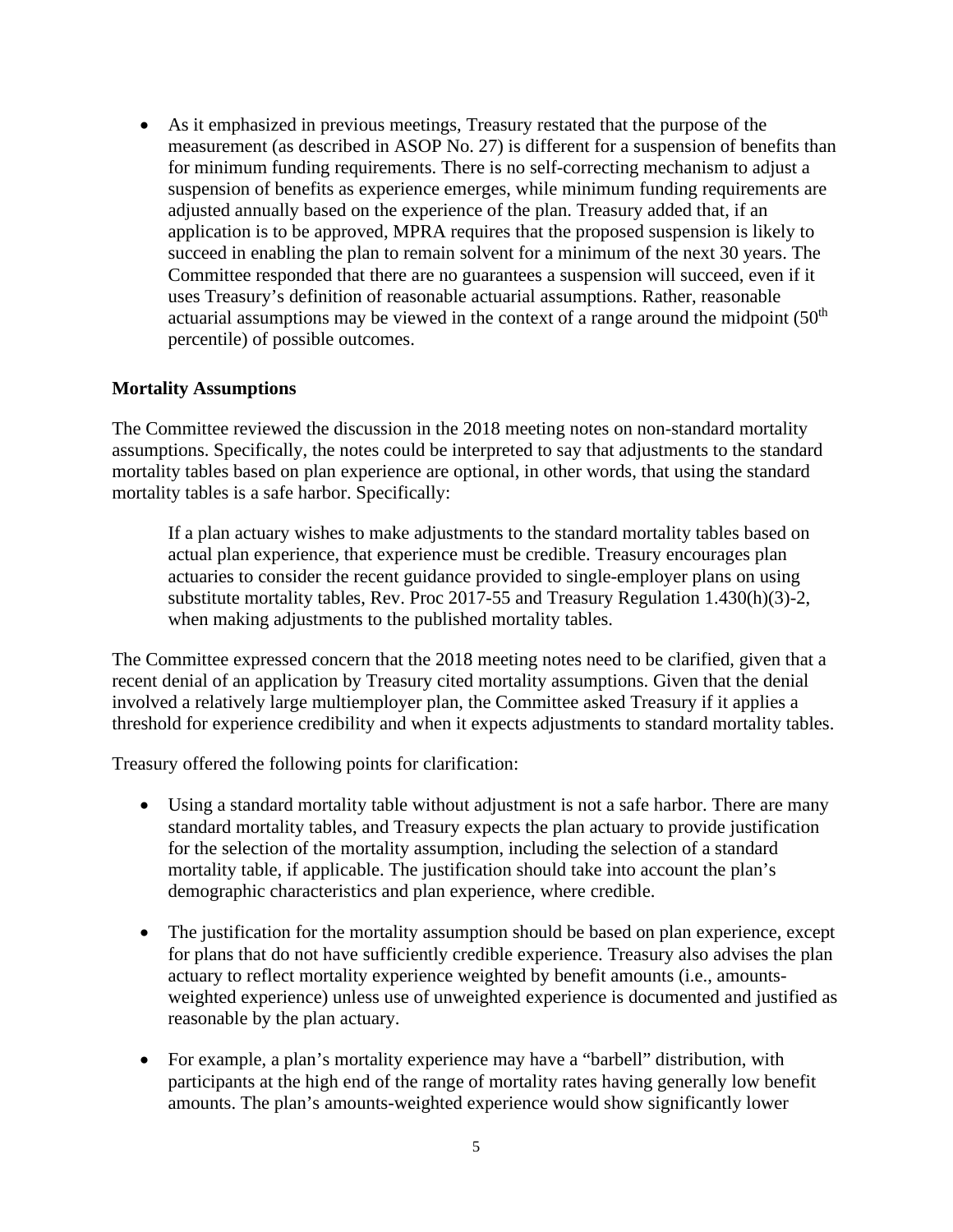mortality rates than its unweighted experience. In this case, it would not be reasonable to select a standard mortality table based on unweighted plan-specific experience.

• If plan mortality experience shows a consistent pattern of gains or losses, Treasury is more likely to scrutinize the selected mortality assumption.

Treasury added that, as indicated in the 2018 meeting notes, any adjustments to the standard mortality tables must be based on credible plan experience. Treasury does not have a specific threshold for determining credibility, beyond what is described in the guidance to singleemployer plans in Rev. Proc. 2017-55 and Treasury Regulation 1.430(h)(3)-2. Treasury stated that it would be appropriate to reflect plan experience that was either partially credible or fully credible.

# **New Entrant Assumptions**

The Committee noted that the 2018 meeting notes amended the discussion in the 2017 meeting notes on survivorship bias in developing an assumption for future new entrants. Given a recent denial by Treasury, the Committee asked if the notes should be further clarified to address the assumption of inactive participants returning to active service.

Treasury indicated that in developing assumptions regarding future new entrants, actuaries should consider whether plan experience shows new entrants with prior service. In the case of the recent denial, the selected new entrant assumption did not take into account the demographic characteristics of the significant number of inactive participants returning to active covered employment.

The Committee asked if expectations for inactive participants returning to active covered employment could be incorporated into the termination rate assumption, i.e., making an adjustment to the termination rates to account for inactive participants returning to active status. Treasury indicated its preference for explicit assumptions over implicit assumptions, as well as clear documentation and justification of the selected assumptions.

#### **Impact of COVID Pandemic on Actuarial Assumptions**

The Committee discussed with Treasury what additional documentation and justification plan actuaries need to provide on actuarial assumptions for future contribution levels, given the uncertain impact of the pandemic.

Treasury noted that its process for reviewing assumptions on contribution base units and withdrawal liability payments has not changed, and that it always takes into account the facts and circumstances unique to each plan. Assumptions that deviate from plan experience need more justification. The pandemic is another factor in developing the assumption. The impact of the pandemic on plan's industry is an important consideration.

In the end, Treasury expects a well-thought-out, well-supported narrative that provides a basis that is reasonable at the time of submission. Plan sponsors and actuaries should expect follow-up questions from Treasury related to the expected impacts of the pandemic on work levels,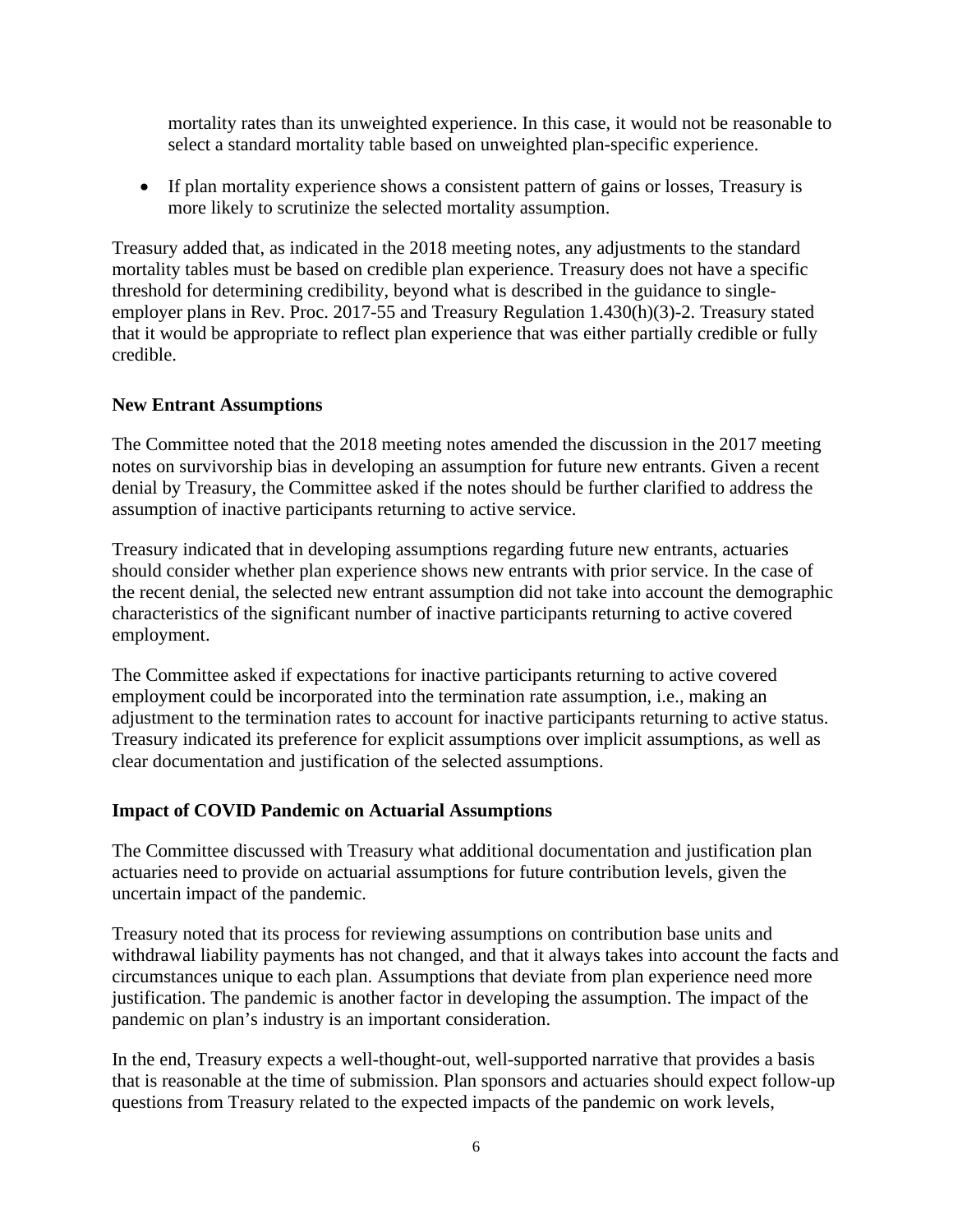contributions and/or withdrawing employers. Treasury may request audited financial statements for significant participating employers, and will sign non-disclosure agreements with those employers if needed.

Treasury added that it can provide guidance to plan sponsors and actuaries in pre-application conferences, but it cannot sign off on any particular assumption as reasonable. The Committee asked why Treasury could not agree to a particular assumption or methodology prior to the application, if the plan provided all required documentation and justification in advance. Treasury responded that it cannot pre-approve any individual actuarial assumption because it reviews the application as a whole; that is, the actuarial assumptions must also be reasonable in the aggregate. Treasury noted the rigor of its review process.

The pandemic has contributed to market volatility in 2020. The Committee asked if Treasury is using the 2020 edition of the Horizon Survey when reviewing investment return assumptions, given the recent drop in interest rates and possible changes to future return expectations. Treasury reiterated that it continues to apply its adopted methodology using the most recent version of the Survey.

# **Applicability of Actuarial Standards of Practice**

The Committee discussed with Treasury how, when it denies an application to suspend benefits on the basis of an unreasonable actuarial assumption, the denial letter makes reference to the Actuarial Standards of Practice. The Committee is concerned how, if Treasury cites the ASOPs and then determines a selected actuarial assumption is unreasonable, it implies the plan actuary did not follow the ASOPs. The Committee added that the ASOPs themselves describe how actuaries must use professional judgment in selecting assumptions, and different actuaries may arrive at different assumptions, both of which may be considered to be reasonable.

Treasury responded that references to the ASOPs in denial letters do not suggest or imply that the plan actuary failed to follow the ASOPs. Treasury noted that in most cases, the ASOPs precede the passage of MPRA. Nevertheless, Treasury refers to certain principles defined in the ASOPs when reviewing actuarial assumptions. Specifically, in order for an assumption to be reasonable: (1) it must be appropriate for the measurement; (2) it must take into account relevant historical and current economic data; and (3) it must have no significant bias.

The Committee suggested that Treasury make a clear declaration in its denial letters that the letters must not be interpreted as saying the plan actuary did not follow the ASOPs. Rather, to the extent Treasury cites the ASOPs in its denial letter, it does so only to reference general principles described in the ASOPs it applies when reviewing selected actuarial assumptions. The Committee added that Treasury should clarify in its denial letters that it is not applying the ASOPs, but rather a different standard for determining whether an assumption is "reasonable" under the statute and regulations related to applications for suspension of benefits.

Treasury received the Committee's feedback and noted it will review and consider revising the language in the denial letters.